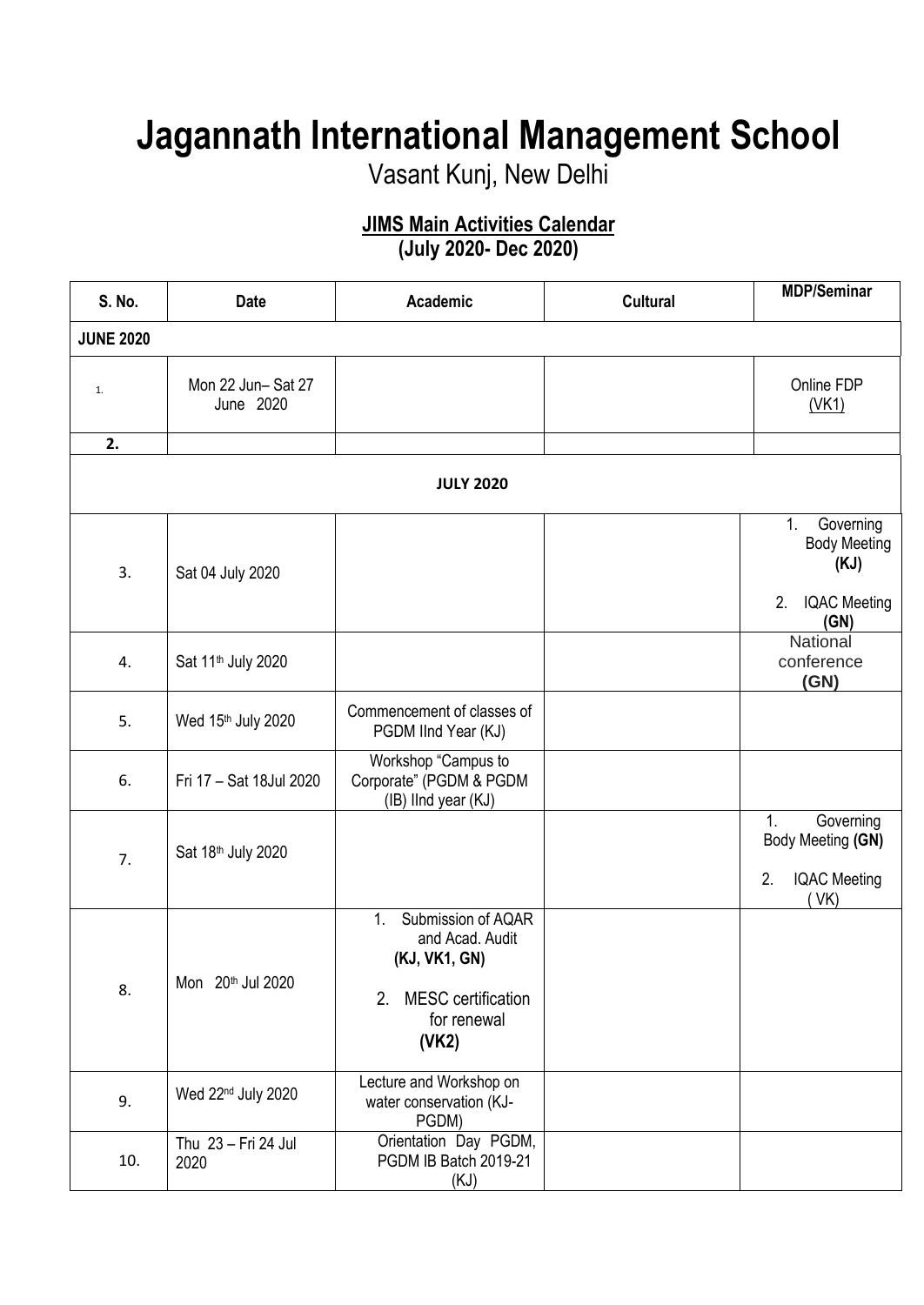| 11. | Fri 24th Jul 2020                                       | Faculty Feedback from<br>students (PGDM)                                                                              |                                           |                                 |  |  |
|-----|---------------------------------------------------------|-----------------------------------------------------------------------------------------------------------------------|-------------------------------------------|---------------------------------|--|--|
| 12. | Sat 25 Jul 2020                                         |                                                                                                                       |                                           | Governing Body<br>Meeting (VK1) |  |  |
| 13. | Mon 27 <sup>th</sup> Jul 2020                           | New Faculty Orientation<br>Programme<br>(KJ/GN/VK-1)                                                                  |                                           |                                 |  |  |
| 14. | Mon 27 - Wed, 29 Jul<br>2020                            | Performance Appraisal<br>faculty/staff<br>All Campuses                                                                |                                           |                                 |  |  |
| 15. | Wed, 29 Jul - Thu 30th<br><b>July 2020</b>              | Orientation Day PGDM and<br>PGDM IB Batch (2020-21)<br>(KJ)                                                           |                                           |                                 |  |  |
| 16. | Fri 31st Jul 2020                                       |                                                                                                                       | ID-UL-Zuha                                |                                 |  |  |
|     | August 2020                                             |                                                                                                                       |                                           |                                 |  |  |
| 17. | Sat 01 Aug 2020                                         | Orientation Programme<br>$(VK-II)$                                                                                    |                                           |                                 |  |  |
| 18. | Mon 03 Aug 2020                                         | <b>RAKSHA BANDHAN</b>                                                                                                 |                                           |                                 |  |  |
| 19. | Wed 5th Aug 2020                                        | Commencement of classes<br>*except (Sem-1)<br><b>VK/KJ/GN/VK-II</b>                                                   |                                           |                                 |  |  |
| 20. | Wed 5th Aug to 18th<br>August 2020                      | Trimester I and IV Mid-Terms<br>Exam for PGDM and PGDM<br>$(IB)$ $(KJ)$                                               |                                           |                                 |  |  |
| 21. | Sat 08 Aug 2020                                         |                                                                                                                       | Fresher's Party PGDM,<br>PGDM IB<br>(KJ)  |                                 |  |  |
| 22. | Tue 11 Aug 2020                                         |                                                                                                                       | JANAMASHTAMI                              |                                 |  |  |
| 23. | Wed 12 Aug 2020                                         | <b>Faculty Feedback</b><br>1.<br>PGDM (KJ)<br>Grievance Redressal<br>2.<br><b>Committee Meeting</b><br>(KJ, VK1 & GN) |                                           |                                 |  |  |
| 24. | Fri 14th August 2020                                    |                                                                                                                       | Independence Day<br>Celebration (KJ-PGDM) |                                 |  |  |
| 25. | Sat15 Aug 2019                                          |                                                                                                                       | <b>Independence Day</b>                   |                                 |  |  |
| 26. | Mon 17 <sup>th</sup> - Wed 19 <sup>th</sup><br>Aug 2020 |                                                                                                                       |                                           | E-Week<br>(KJ)                  |  |  |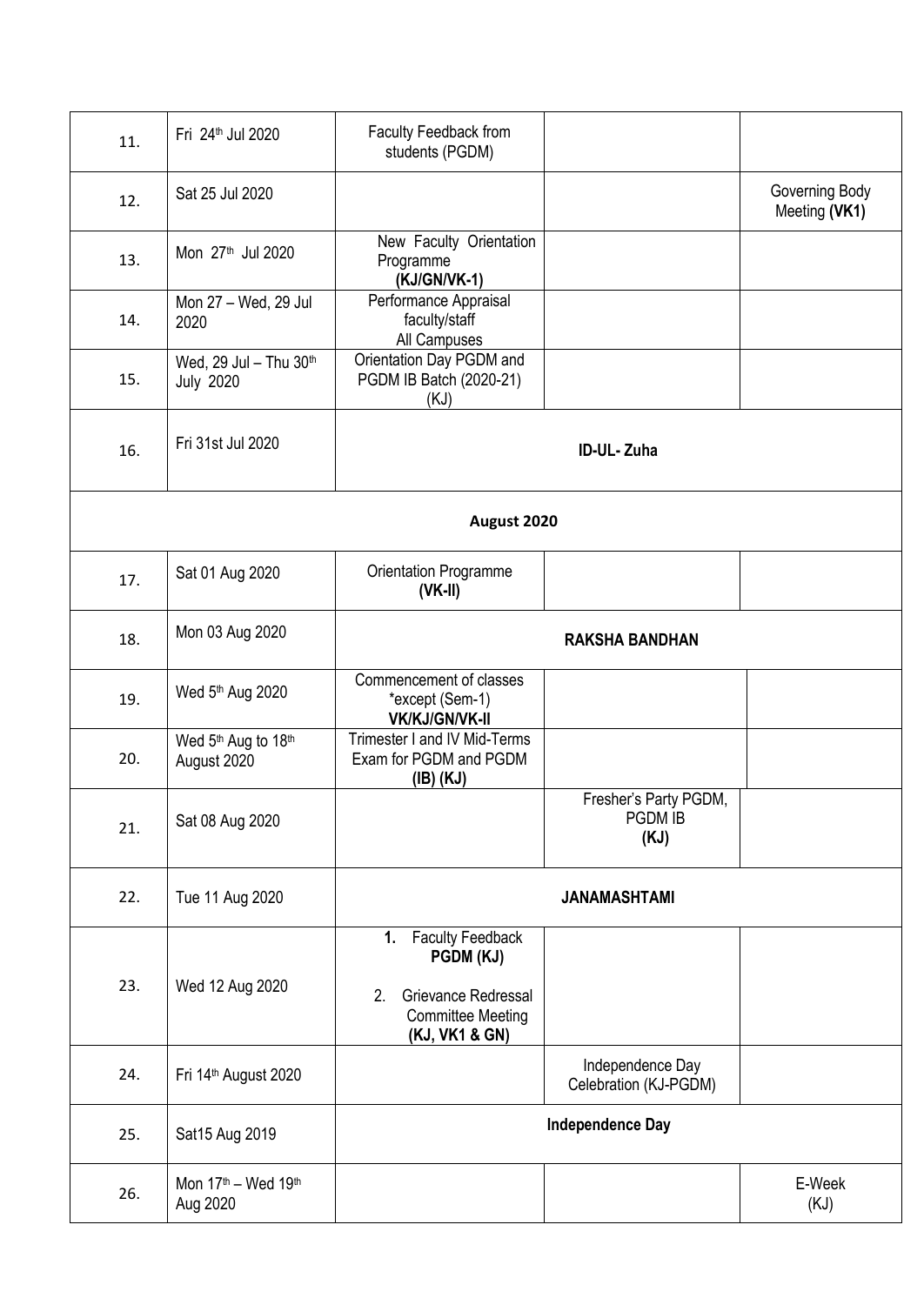| 27. | Thu 20 <sup>th</sup> Aug 2019   |                                                                                 | <b>JIMS-JMC National Quiz</b><br>Competition<br>(KJ)                          |                                                                                                             |  |  |
|-----|---------------------------------|---------------------------------------------------------------------------------|-------------------------------------------------------------------------------|-------------------------------------------------------------------------------------------------------------|--|--|
| 28. | Fri 21st Aug 2019               |                                                                                 | competition<br>Essay writing<br>with UN Centre<br>(VK1)                       | Seminar ECE<br>(GN)                                                                                         |  |  |
| 29. | Sat 22nd Aug 2020               |                                                                                 | Fresher's Party<br>1)<br>(VK2)<br>Entrepreneurship<br>2)<br>and Innovation as |                                                                                                             |  |  |
|     |                                 |                                                                                 | <b>Career Opportunity</b><br>(KJ)                                             |                                                                                                             |  |  |
| 30. | Thu 27 <sup>th</sup> Aug 2020   | Faculty Feedback from UG<br>students (except from Sem I)<br>(KJ, VK1, GN & VK2) |                                                                               | Parliamentary Debate<br>(GN)                                                                                |  |  |
| 31. | Fri 28th Aug 2020               |                                                                                 | Innovator's Life and<br><b>Crossroad Motivational</b><br>Speak<br>(KJ)        |                                                                                                             |  |  |
| 32. | Sun 30th Aug 2020               |                                                                                 | Muharram                                                                      |                                                                                                             |  |  |
|     | September 2020                  |                                                                                 |                                                                               |                                                                                                             |  |  |
| 33. | Tue 01 Sept 2020                | Orientation Programme<br>(IP University) (1 <sup>st</sup> Year)<br>( KJ)        |                                                                               |                                                                                                             |  |  |
| 34. | Wed 02 Sept 2020                | Orientation Programme<br>(IP University) (1 <sup>st</sup> Year)<br>$VK-1)$      |                                                                               |                                                                                                             |  |  |
| 35. | Wed 02 Sep - Tue 15<br>Sep 2020 | Swachhata Pakhwada<br>ECE<br>(GN)                                               |                                                                               |                                                                                                             |  |  |
| 36. | Thu 3rd Sept. 2020              | Orientation Programme<br>(IP University) (1 <sup>st</sup> Year)<br>GN)          |                                                                               |                                                                                                             |  |  |
| 37. | Sat 5 Sep 2020                  |                                                                                 | Teacher's Day Celebration<br>(All Campuses)                                   | Awareness camp on<br>Socio-Legal Aspects<br>(GN)                                                            |  |  |
| 38. | Wed 9th Sept 2020               |                                                                                 | <b>Blood Donation Camp</b><br>(KJ)                                            |                                                                                                             |  |  |
| 39. | Fri 11 Sep 2020                 |                                                                                 | Inter Campus Quiz<br>Competition<br>(Kalkaji)                                 |                                                                                                             |  |  |
| 40. | Sat 12 Sep 2020                 |                                                                                 |                                                                               | Seminar On<br>a)<br>"HR"<br>(Kalkaji)<br>Workshop on<br>b)<br><b>Universal Values</b><br><b>ECE</b><br>(GN) |  |  |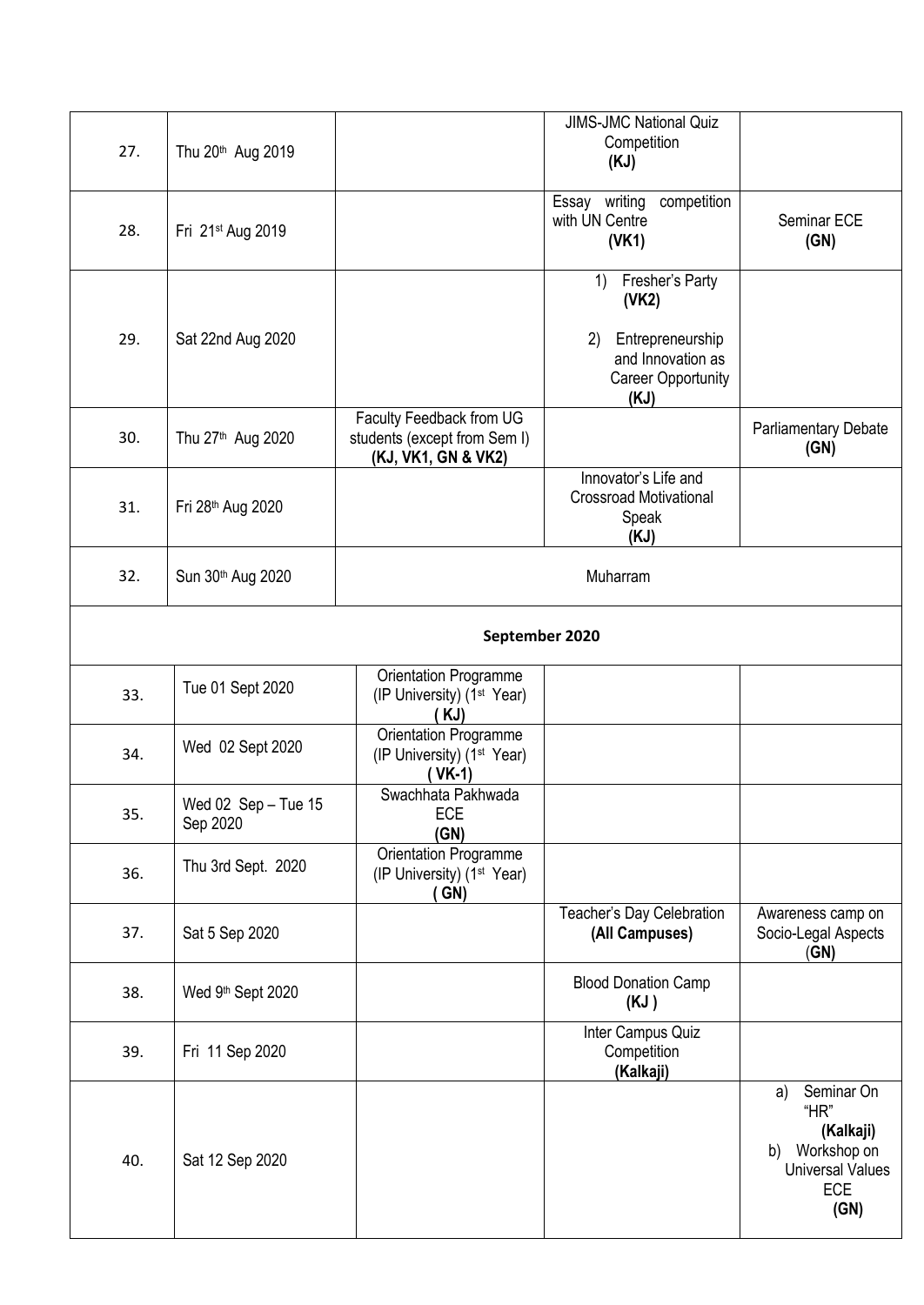| 41.<br>42.   | Mon 14 Sept 2020<br>Tue 15 Sept 2020    |                                                                              | (KJ)<br><b>Hindi Diwas</b><br>(GN, KJ, VK1 & VK2)<br>Fresher's Party-<br>(GN)                              |                                                             |
|--------------|-----------------------------------------|------------------------------------------------------------------------------|------------------------------------------------------------------------------------------------------------|-------------------------------------------------------------|
| 43.          | Wed 16 Sept 2020                        |                                                                              | Fresher's Party-<br>$(VK-1)$                                                                               |                                                             |
| 44.          | Thu 17 Sept 2020                        |                                                                              | World Ozone Day<br>(Planting Programme)<br>(VK1 & KJ)                                                      |                                                             |
| 45.          | Sat 19 <sup>th</sup> Sept. 2020         |                                                                              | <b>UG Graduation</b><br>1 <sub>1</sub><br>Ceremony* (KJ)<br>2.<br>Convocation<br>VK-II                     |                                                             |
| 46.          | Thu $17 - 5$ <sup>th</sup> Oct Sep 2019 | Trimester I and IV<br><b>End Term Examinations</b><br>PGDM & PGDM IB<br>(KJ) |                                                                                                            |                                                             |
| 47.          | Mon 21 - Tue 22 Sept<br>2020            |                                                                              | Donation of old Clothes,<br>Books etc<br>(KJ, VK1, VK-2 & GN)                                              | Symposium on Status<br>of Refugee Law<br>(GN)               |
| 48.          | Wed 23 Sep 2020                         |                                                                              |                                                                                                            | Workshop on Moot<br>Court Skill<br>Development<br>(GN)      |
| 49.          | Fri 25 Sep 2020                         | <b>Research Committee</b><br>Meeting<br>(KJ/VK)                              |                                                                                                            | Judgment Writing &<br><b>Analysis Competition</b><br>(GN)   |
| 50.          | Mon 28th Sep 2020                       |                                                                              | Painting Competition on<br>National symbols<br>(Edu Dept)<br>(GN)                                          |                                                             |
| 51.          | Tue 29th Sep 2020                       | Faculty Feedback (Sem 1)<br><b>All Campuses</b>                              |                                                                                                            |                                                             |
| 52.          | Wed 30th Sept 2020                      |                                                                              | Session on Intellectual<br>Property (IP) Management<br>at Early Stage Innovation<br>and Start-ups<br>(KJ)  |                                                             |
| October 2020 |                                         |                                                                              |                                                                                                            |                                                             |
| 53.          | Thu 01 Oct 2020                         |                                                                              | Lecture on Gandhian<br><b>Ideologies and Painting</b><br><b>Competition on National</b><br>Symbols<br>(KJ) | <b>Gender Equality</b><br>Program (Edu. Dept.)<br>(GN/VK-1) |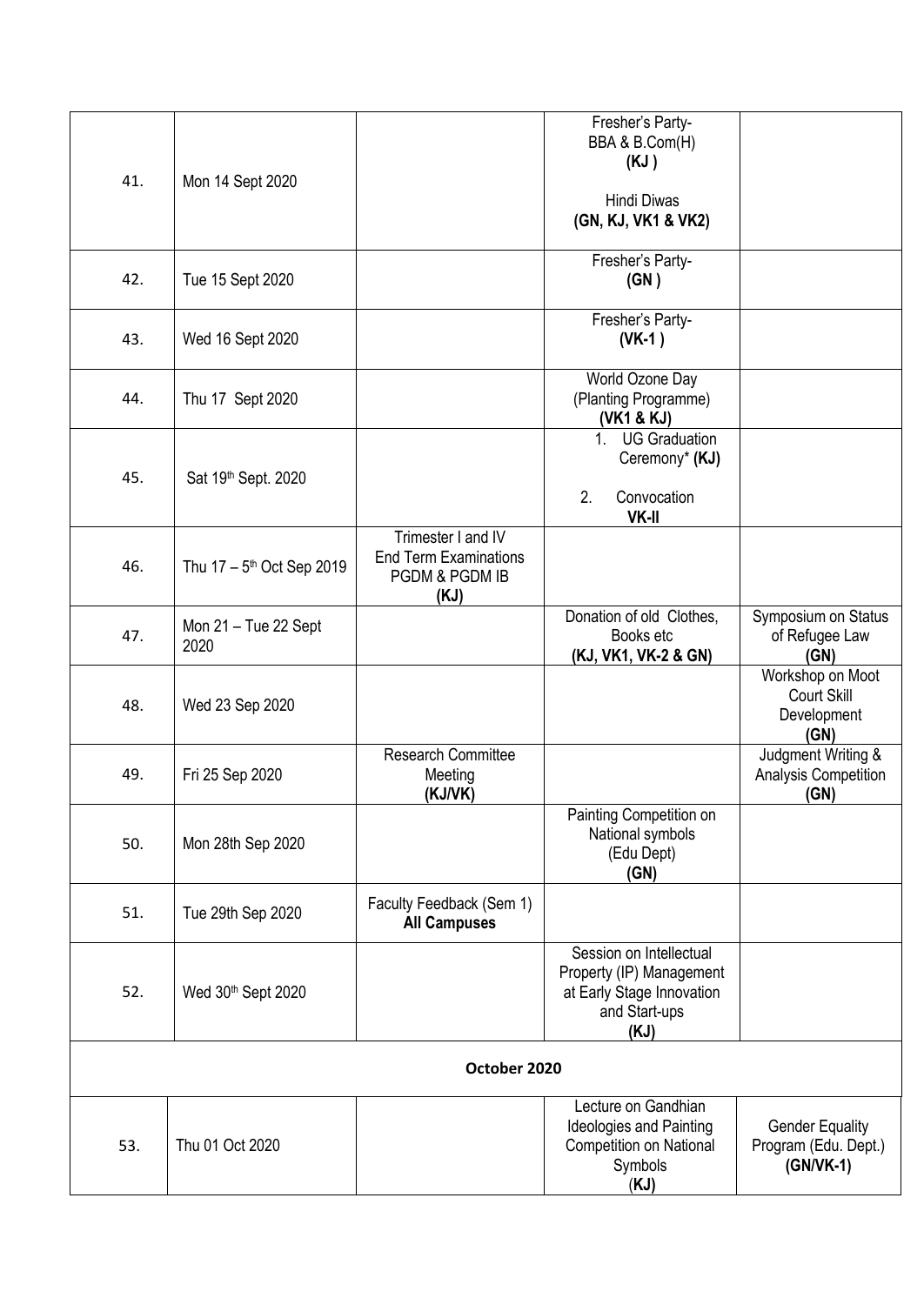| 54. | Fri 02 Oct 2020                                        |                                                                                              | Mahatma Gandhi Jayanti                                                                                                        |                                                                         |
|-----|--------------------------------------------------------|----------------------------------------------------------------------------------------------|-------------------------------------------------------------------------------------------------------------------------------|-------------------------------------------------------------------------|
| 55. | Sat 03 Oct 2020                                        |                                                                                              | Swachh Bharat Abhiyan<br>(KJ & VK1)                                                                                           |                                                                         |
| 56. | Mon 5 - Sat 10 Oct 2020                                | <b>GGSIPU</b><br>1.<br><b>Class Test</b><br>(KJ, VK1, GN)<br>Mid Term Exam<br>2.<br>$(VK-2)$ |                                                                                                                               |                                                                         |
| 57. | Mon 05 Oct 2020                                        |                                                                                              | <b>Chairman Sir's Birthday</b>                                                                                                |                                                                         |
| 58. | Wed 7TH October 2020                                   |                                                                                              | Swatch Bharat Abhiyan<br>Swachhta Drive<br>(KJ)                                                                               |                                                                         |
| 59. | Sat 10 <sup>th</sup> -Mon 12 <sup>th</sup> Oct<br>2020 |                                                                                              | Donation of Old Clothes.<br>Books etc<br>(KJ)                                                                                 |                                                                         |
| 60. | Mon 12th Oct 2020                                      |                                                                                              | Inter Campus Presentation<br>Competition<br>(VK2)                                                                             | Workshop on<br>Drafting/Pleading &<br>Conveyancing<br>(GN)              |
| 61. | Tue 13th Oct 2020                                      |                                                                                              |                                                                                                                               | Workshop (Law)<br>(GN)                                                  |
| 62. | Dates to be decided by<br>University                   |                                                                                              | IP University Sports Meet*                                                                                                    |                                                                         |
| 63. | Wed 14th October 2020                                  |                                                                                              | <b>Blood Donation Camp**</b><br>(All Campuses except KJ)                                                                      |                                                                         |
| 64. | Thu 15 - Fri 16 Oct 2020                               |                                                                                              | <b>Business Plan Competition</b><br>to Invite Innovative Business<br><b>Models from Students</b><br>(KJ)                      | <b>Client Counselling</b><br>Competition<br>(GN)                        |
| 65. | Fri $16 - Sat 17th Oct 2020$                           |                                                                                              | Intra-Campus Sports Day<br>Competition<br>(All Campuses)<br>(Cricket, Volleyball,<br>Football, Table Tennis<br>and Badminton) |                                                                         |
| 66. | Sat 17 Oct 2020                                        |                                                                                              |                                                                                                                               | Media Seminar<br>a)<br>(VK1)<br>Symposium<br>b)<br>(Law School)<br>(GN) |
| 67. | Fri 23rd Oct 2020                                      |                                                                                              | Distinguished<br>LeaderLecture<br>(VK1)                                                                                       |                                                                         |
| 68. | Fri 23- Sat 24 Oct 2020                                |                                                                                              | Inter - Campus Sports*<br><b>Competition (Prelims)</b><br>$(VK-1)$<br>(Cricket, Volleyball,                                   |                                                                         |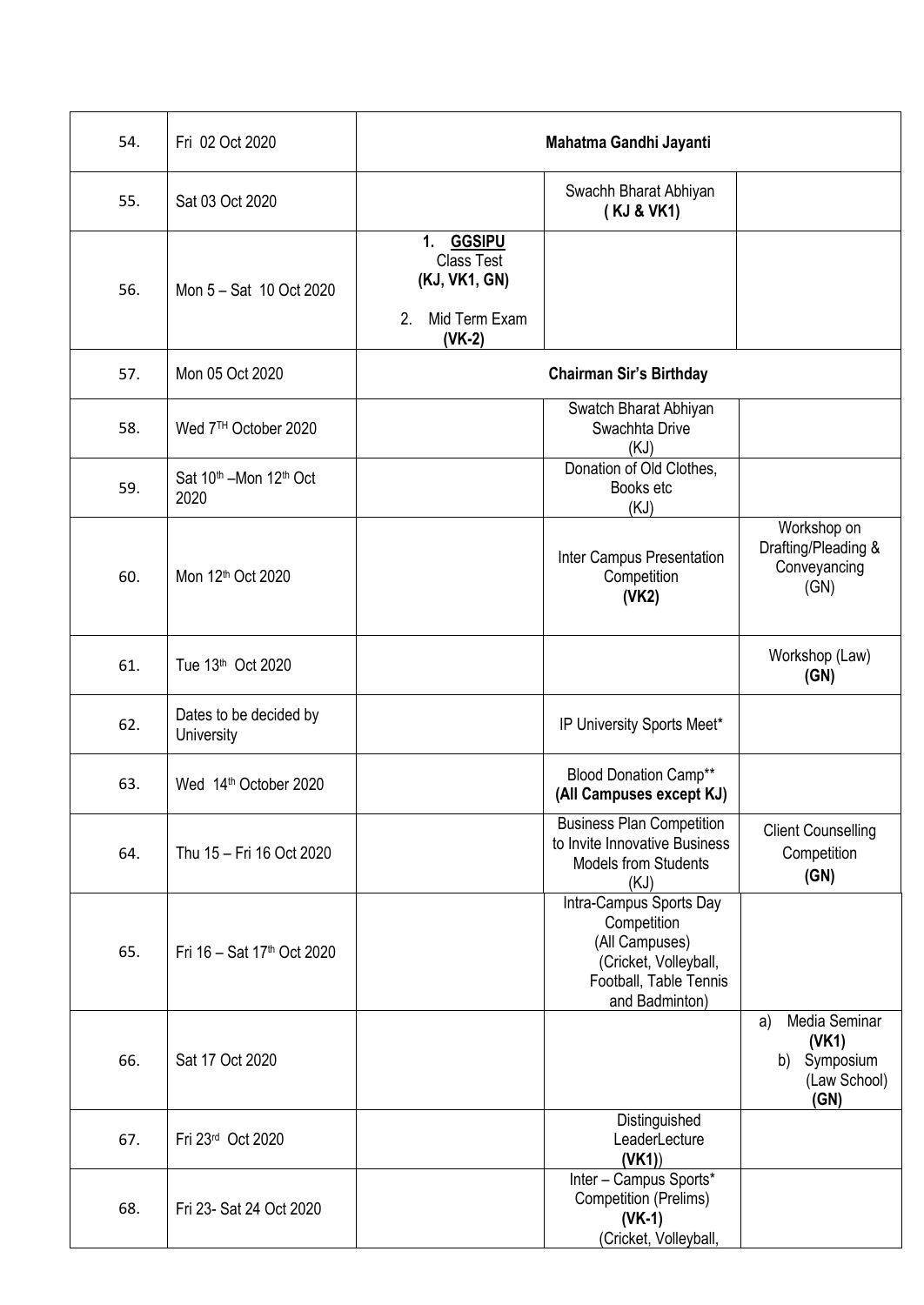|     |                               |                                                                                                                                | Football, Table Tennis<br>and Badminton                                                                |                                     |
|-----|-------------------------------|--------------------------------------------------------------------------------------------------------------------------------|--------------------------------------------------------------------------------------------------------|-------------------------------------|
|     |                               |                                                                                                                                |                                                                                                        |                                     |
| 69. | Sat 24 Oct 2020               |                                                                                                                                |                                                                                                        | <b>National Seminar IT</b><br>(VK1) |
| 70. | Sun 25 Oct 2020               |                                                                                                                                | <b>Dussehra</b>                                                                                        |                                     |
| 71. | Fri 30th Oct 2020             |                                                                                                                                | Milad-Un Nadbi<br>(Id-e-Milad)                                                                         |                                     |
| 72. | Sat 31 <sup>st</sup> Oct 2020 |                                                                                                                                | Rashtriya Ekta Diwas<br>(All Campuses)                                                                 | <b>MUN</b><br>(GN)                  |
|     |                               | November 2020                                                                                                                  |                                                                                                        |                                     |
| 73. | Thu 05 Nov 2020               | Grievance Redressal<br><b>Committee Meeting</b><br>(KJ, VK1 & GN)                                                              |                                                                                                        |                                     |
| 74. | Fri 06 - Sat 07 Nov<br>2020   |                                                                                                                                | Zest & Dandiya Festival<br>(VK2)                                                                       |                                     |
| 75. | Wed 11 <sup>th</sup> Nov 2020 |                                                                                                                                | National Education<br>1.<br>Day (KJ)<br><b>Hospitality Chef</b><br>2.<br>Competition<br>CHEFCOM (VK-2) |                                     |
| 76. | Fri 13 Nov 2020               |                                                                                                                                | ANNUAL SPORTS DAY*<br>(VK1)                                                                            |                                     |
| 77. | Sat 14- Mon 16 Nov<br>2020    |                                                                                                                                | Deepawali                                                                                              |                                     |
| 78. | Thu 19 - Fri 20 Nov,<br>2020  | Faculty Feedback from UG<br>students<br>(KJ, VK1, GN, VK-II)                                                                   |                                                                                                        |                                     |
| 79. | Sat 21 Nov 2020               | <b>PTM</b><br>1)<br>$(VK-II)$<br>Role and Application<br>2)<br>of Marketing<br>Research from Idea<br>to Start up Stage<br>(KJ) |                                                                                                        |                                     |
| 80. | Mon 23rd Nov 2020             | <b>End Term Practical Exam</b><br>$(VK-II)$                                                                                    |                                                                                                        |                                     |
| 81. | Wed 25 Nov 2020               | <b>Constitution Day</b><br>(All Campuses)                                                                                      |                                                                                                        |                                     |
| 82. | Thu 26 - Fri 27 Nov.<br>2020  | <b>PTM</b><br>(KJ, VK1, GN)                                                                                                    |                                                                                                        |                                     |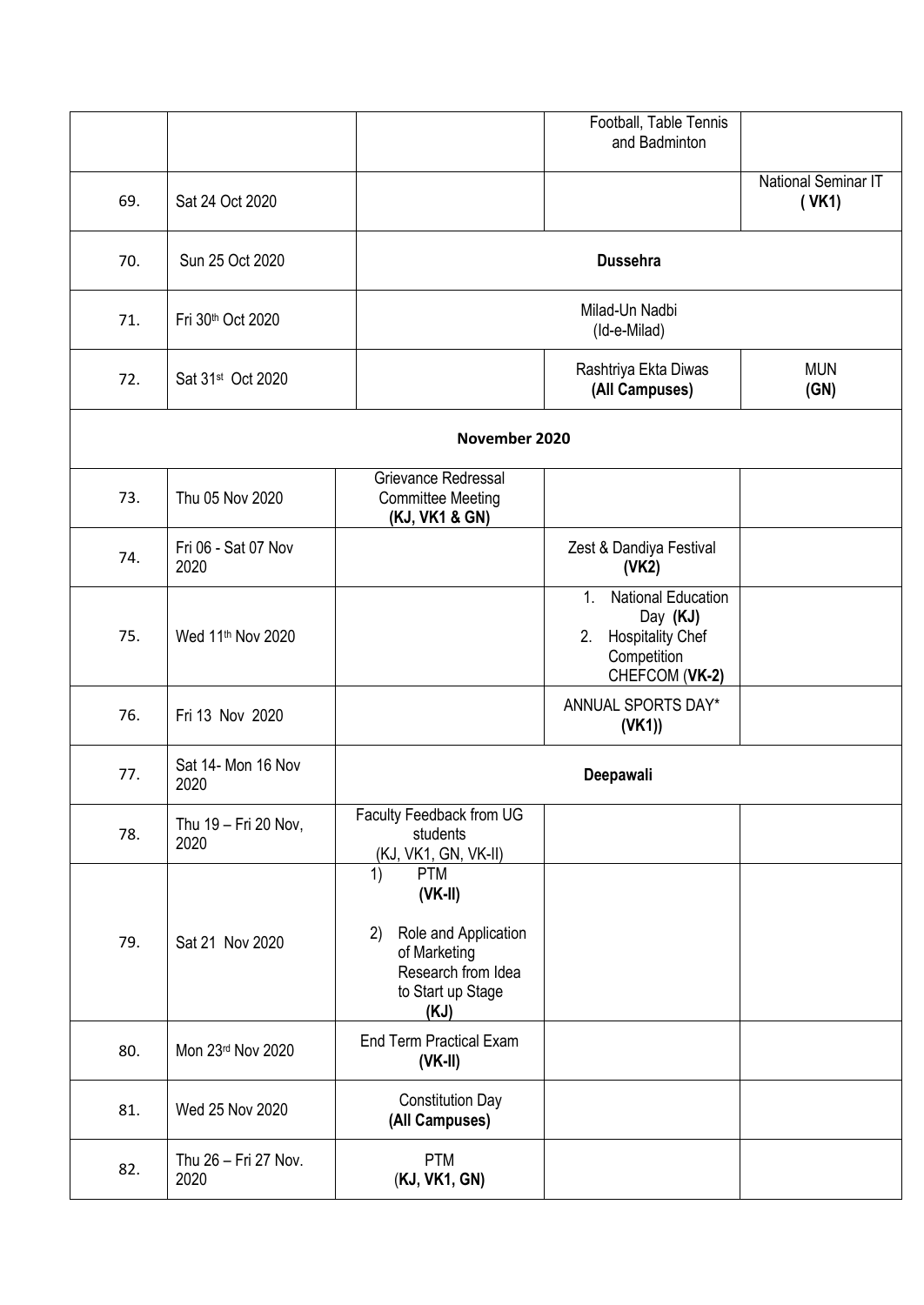| 83.          | Fri 27th Nov 2020                     |                                                                     |                                                                              | JIMS-FIEO Seminar on<br>International Trade<br>(KJ) |  |  |
|--------------|---------------------------------------|---------------------------------------------------------------------|------------------------------------------------------------------------------|-----------------------------------------------------|--|--|
| 84.          | Sat 28 Nov 2020                       |                                                                     | Alumni Picnic<br>(Each Campus to host)                                       |                                                     |  |  |
| 85.          | Sun 29 Nov - Sat 05<br>Dec 2019       | Tour For<br>Singapore<br>PGDM(IB)                                   |                                                                              |                                                     |  |  |
| 86.          | Mon 30 Nov 2019                       |                                                                     | <b>Guru Nanak's Birthday</b>                                                 |                                                     |  |  |
|              | December 2020                         |                                                                     |                                                                              |                                                     |  |  |
| 87.          | Tues Dec 1, 2020                      |                                                                     | GGSIPU*<br>Commencement of End<br><b>Semester Exams</b><br>(KJ,VK1,GN)       |                                                     |  |  |
| 88.          | Wed 2 <sup>nd</sup> Dec 2020          |                                                                     | Workshop on POSH<br>(KJ)                                                     |                                                     |  |  |
| 89.          | Tue 01 - Wed 23 Dec<br>2020           | End Term Exams & Reappear<br>of Odd Semester<br>(VK2)               |                                                                              |                                                     |  |  |
| 90.          | Fri 11-Sat 12 Dec 2020                |                                                                     | PTM (PGDM)<br>(KJ)                                                           |                                                     |  |  |
| 91.          | Sat 12 Dec 2020                       |                                                                     | 1) Alumni Dinner Meet<br>(VK2)<br>2) Talk by Alumni<br>Entrepreneurs<br>(KJ) |                                                     |  |  |
| 92.          | Fri 18th Dec 2020 - Sat<br>02Jan 2021 | Trimester II & VI<br><b>End Term Examinations</b><br>PGDM & PGDM IB |                                                                              |                                                     |  |  |
| 93.          | Wed 25 Dec 2019                       |                                                                     | <b>Christmas Day</b>                                                         |                                                     |  |  |
| January 2021 |                                       |                                                                     |                                                                              |                                                     |  |  |
| 94.          | Fri 01 Jan 2021                       |                                                                     | Annual Faculty & Staff<br>Picnic<br>(KJ)                                     |                                                     |  |  |
| 95.          | 02 Jan - 04 Jan 2021                  |                                                                     | Over Night Picnic UG<br>(KJ, VK, VK-II)                                      |                                                     |  |  |

- **1. \*Sports co-coordinators of each campus are to ensure that Intra campus competitions for Cricket (VK1), Volleyball (VK2), Football (VK2), Table tennis (KJ) and Badminton (KJ) and Inter-campus competitions are held as per schedule. Finals of these competitions will be held on Annual Sports Day.**
- **2. \*\*Campuses may organize camps as convenient**